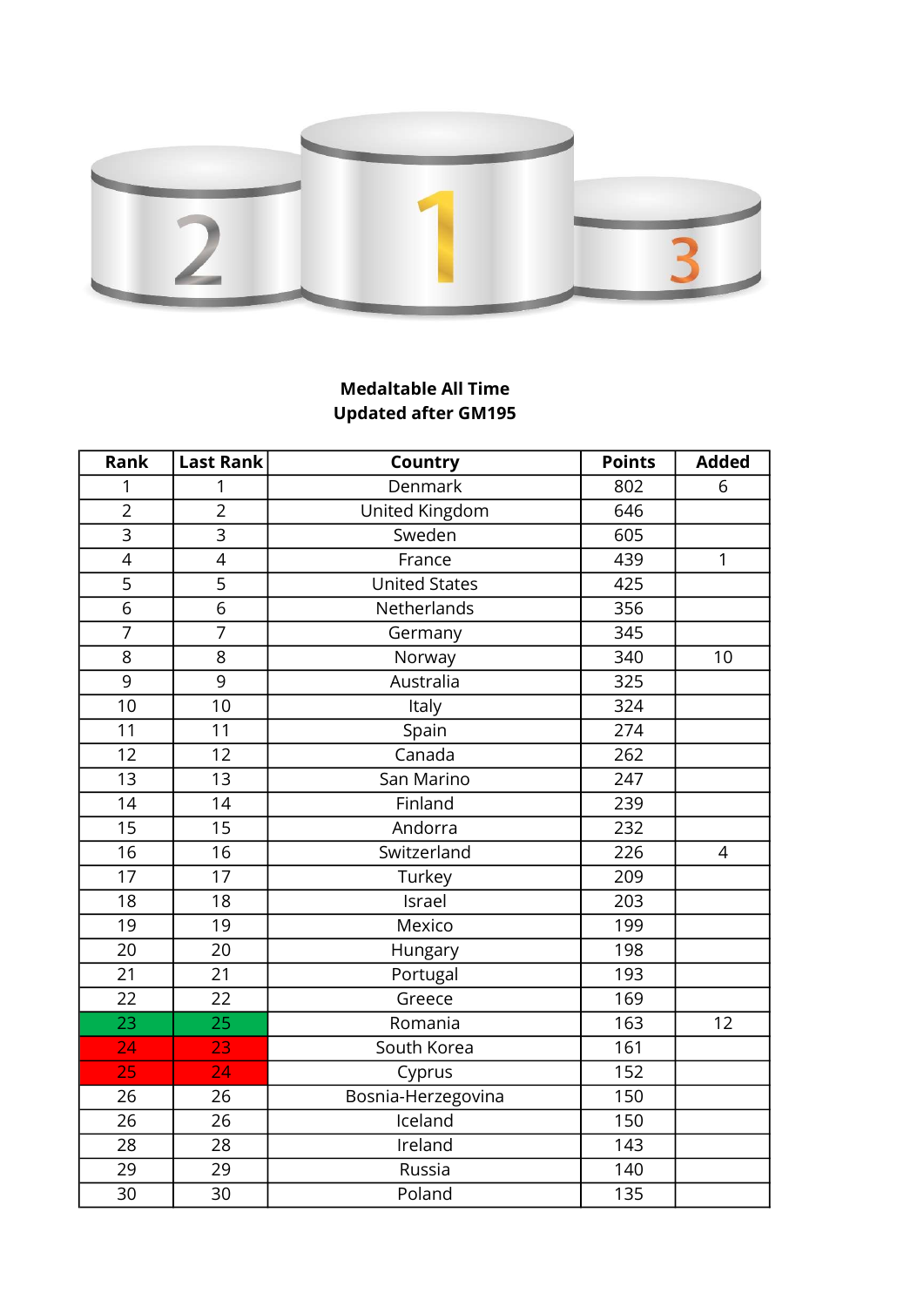| 31 | 31 | Monaco                | 132             | 3              |
|----|----|-----------------------|-----------------|----------------|
| 32 | 31 | Belgium               | 129             |                |
| 33 | 33 | Albania               | 128             | 8              |
| 34 | 35 | Liechtenstein         | 117             | $\overline{5}$ |
| 35 | 34 | Estonia               | 113             |                |
| 36 | 36 | Colombia              | 104             |                |
| 37 | 37 | China                 | 100             |                |
| 38 | 38 | Croatia               | 91              |                |
| 39 | 39 | North Macedonia       | 90              |                |
| 40 | 40 | South Africa          | 89              |                |
| 41 | 41 | Slovenia              | 79              |                |
| 41 | 41 | Ukraine               | 79              |                |
| 43 | 43 | Serbia                | 74              |                |
| 44 | 44 | Austria               | 73              |                |
| 45 | 45 | Lebanon               | 68              |                |
| 46 | 46 | Lithuania             | 66              |                |
| 47 | 48 | New Zealand           | 65              | $\overline{7}$ |
| 48 | 47 | Morocco               | 59              |                |
| 48 | 48 | Nigeria               | 58              |                |
| 50 | 50 | <b>Czech Republic</b> | 53              |                |
| 51 | 51 | Japan                 | 52              |                |
| 52 | 52 | Luxembourg            | 49              |                |
| 53 | 53 | <b>Brazil</b>         | 48              |                |
| 54 | 54 | Chile                 | 47              |                |
| 55 | 55 | <b>Bulgaria</b>       | 38              |                |
| 56 | 56 | Argentina             | 37              |                |
| 57 | 57 | Cuba                  | 34              |                |
| 58 | 58 | Indonesia             | 32              |                |
| 58 | 58 | Iran                  | 32              |                |
| 60 | 60 | Venezuela             | 29              |                |
| 61 | 61 | Algeria               | 28              |                |
| 61 | 61 | Malta                 | 28              |                |
| 63 | 63 | Slovakia              | $\overline{27}$ |                |
| 63 | 63 | Suriname              | $\overline{27}$ |                |
| 65 | 65 | Ghana                 | 26              |                |
| 65 | 65 | Latvia                | 26              |                |
| 67 | 67 | Kenya                 | 24              |                |
| 67 | 67 | Tunisia               | 24              |                |
| 69 | 69 | Kazakhstan            | 22              |                |
| 69 | 69 | Montenegro            | 22              |                |
| 69 | 69 | Zimbabwe              | 22              |                |
| 72 | 72 | Jamaica               | 20              |                |
| 72 | 72 | Uzbekistan            | 20              |                |
| 74 | 74 | Egypt                 | 19              |                |
| 74 | 74 | India                 | 19              |                |
| 76 | 76 | Iraq                  | 18              |                |